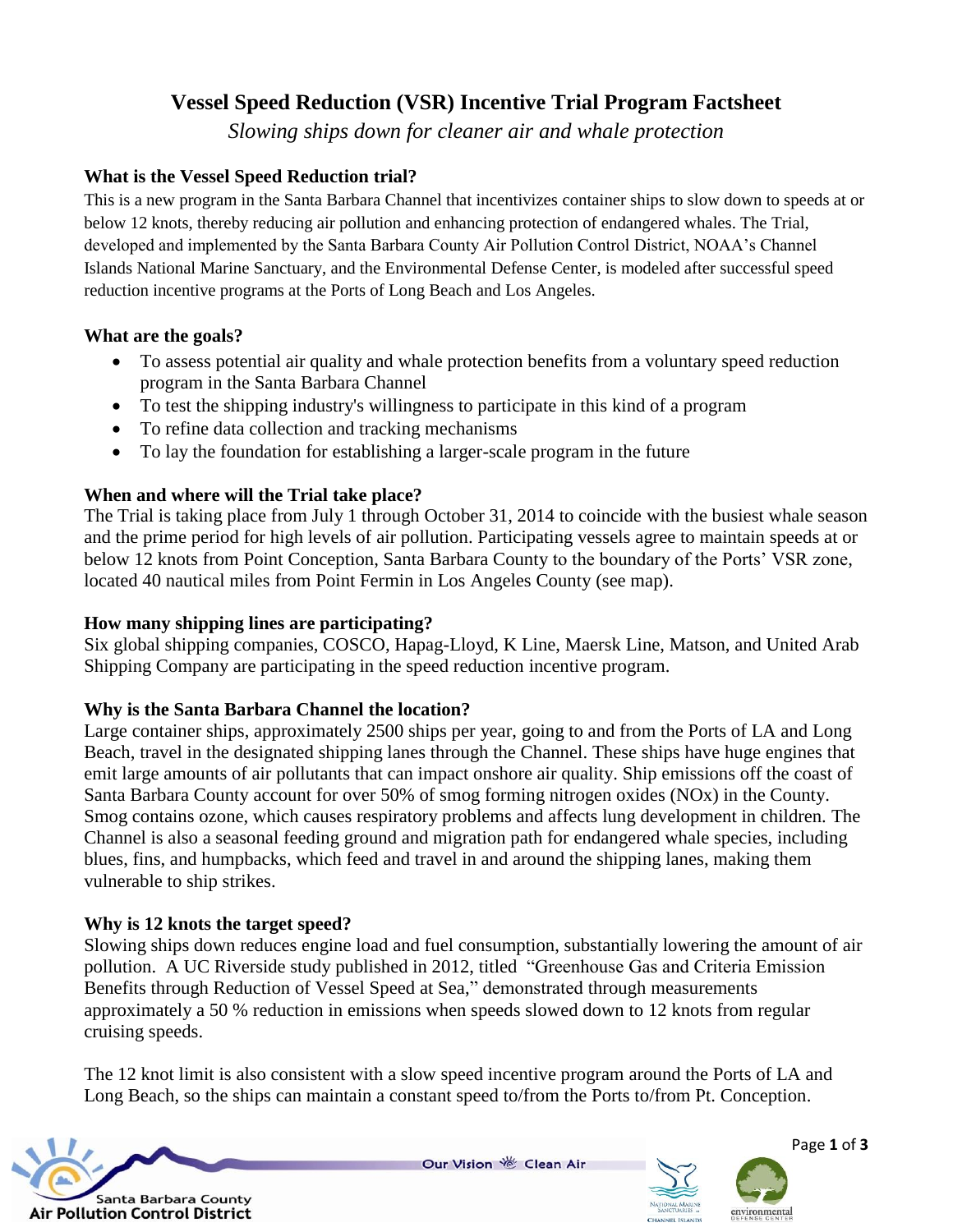This slower speed also greatly reduces the chances that a ship strike on a whale will kill the whale.

#### **What is the current range of speeds and average speeds of ships in Channel?**

Ship speeds in the Channel typically range from 12 to 18 knots. Average speed is just over 14 knots.

#### **Has moving the shipping lanes helped?**

The shipping lanes were adjusted in the Santa Barbara Channel and outside the ports of LA, Long Beach and San Francisco to reduce the overlap of endangered whales and ships, and to maintain safe navigation. While moving the lanes is expected to have a positive effect, by itself it is not expected to completely reduce the threat of ship strikes because the whales go where their food is, and if the krill are in the shipping lanes then the whales may end up in harm's way.

#### **How many whales are hit each year?**

The number of whale strikes each year in the Channel region and California is difficult to determine. The large whales are negatively buoyant, which makes them great divers, but when they die from natural causes, ship strike or other factors, they may sink or drift away out of sight. Even when whale carcasses are discovered the cause of death may be indeterminate, unless we are able to do a necropsy (an autopsy on animals).

Over the last 10 years an average of 3 to 5 whales a year are found dead, but this number varies year to year. The cause of death is not known for all of them, though ship strikes are a determined factor in approximately 1 to 3 whales a year, again with year to year variations. It is very likely that more whales are hit by ships and we never know about them.

#### **What is a ship strike? What happens when a whale is struck by a ship?**

The term "ship strike" refers to the act of a boat or ship hitting, or striking, a marine mammal. Ship strikes often go undetected by the crews of large ships, and some whale species sink immediately after they die. Ship strikes by these large vessels are likely underreported.

### **Are ship strikes a serious problem for whales?**

Ship strikes are obviously a problem for the individual whales that are struck, as they may be killed. Ship strikes may also be a problem for certain populations of whales. Some whale species are seriously threatened with extinction, and ship strikes may be affecting the ability of the populations to recover. To learn more about the most seriously impacted species, the North Atlantic right whale, visit: <http://www.nmfs.noaa.gov/pr/shipstrike>

### **What can I do to help?**

Raise awareness. If your friends or family enjoy boating on the ocean, remind them to keep watch for marine mammals and to steer clear of them. Never drive in front of a whale's path and stay at least 300 feet away from any marine mammal to avoid disturbing them.

#### **What should I do if I find a sick or dead animal?**

Please report any collisions with whales or any observed injured or dead whales to NOAA at 877-SOS-WHALe (877-767-9425) or to the U.S. Coast Guard on VHF Channel 16.

NOAA is asking for the public's help in tracking whales. If you see whales, please record the date and location, the number of whales, the species (if known) and a description of the animals. Please email



Our Vision ※ Clean Air



Page **2** of **3**